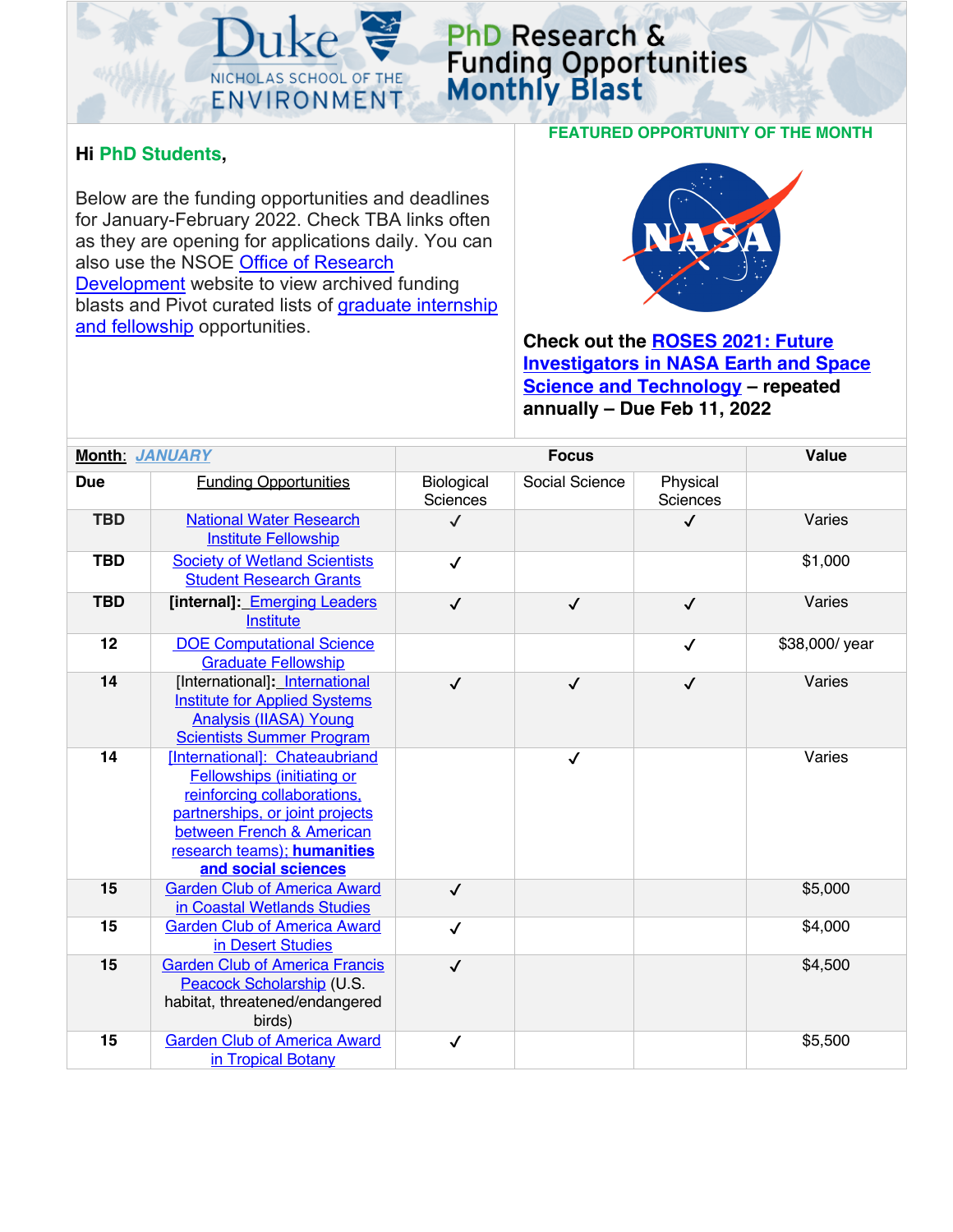| 15                            | <b>Link Foundation Modeling,</b><br><b>Simulation, and Training</b><br>Fellowship                                                                                                                                                         | $\checkmark$ |                                                              | $\checkmark$ | \$30,500     |                      |
|-------------------------------|-------------------------------------------------------------------------------------------------------------------------------------------------------------------------------------------------------------------------------------------|--------------|--------------------------------------------------------------|--------------|--------------|----------------------|
| 15                            | <b>NSF Doctoral Dissertation</b><br>Research Improvement Grants-<br><b>Cultural Anthropology</b>                                                                                                                                          |              | $\checkmark$                                                 |              | Varies       |                      |
| 15                            | <b>American Institute for Biological</b><br><b>Sciences Emerging Public Policy</b><br><b>Leadership Award</b>                                                                                                                             | $\checkmark$ | $\checkmark$                                                 |              | Varies       |                      |
| 17                            | <b>NSF Doctoral Dissertation</b><br><b>Research Improvement Grants</b><br>- Decision, Risk, and<br><b>Management Sciences</b>                                                                                                             | $\checkmark$ | $\checkmark$                                                 | $\checkmark$ | Varies       |                      |
| 18                            | <b>NSF Doctoral Dissertation</b><br><b>Research Improvement Grants</b><br>$-$ Economics                                                                                                                                                   |              | $\checkmark$                                                 |              | Varies       |                      |
| 21                            | <b>Scoville Peace Fellowships</b>                                                                                                                                                                                                         |              | $\checkmark$                                                 |              | Varies       |                      |
| 26                            | <b>Cooper Ornithological</b><br>SocietyMewaldt-King Student<br><b>Research Award (studies of</b><br>species from threatened<br>ecosystems or that reference<br>large-scale conservation issues<br>such as climate or landscape<br>change) | $\checkmark$ |                                                              |              | \$2,500      |                      |
| 27                            | [internal]: Rethinking Regulation<br><b>Graduate Research Awards</b>                                                                                                                                                                      | $\checkmark$ | $\checkmark$                                                 | $\checkmark$ | \$1,000      |                      |
| 27                            | <b>National Sea Grant/NOAA</b><br><b>Fisheries Graduate Fellowship</b><br>(population and ecosystem<br>dynamics, marine resource<br>economics); NC Sea Grant                                                                              | $\checkmark$ | $\checkmark$                                                 |              | Varies       |                      |
| 29                            | <b>Global Innovation Through</b><br><b>Science and Technology</b><br><b>Competition</b>                                                                                                                                                   | $\checkmark$ |                                                              | $\checkmark$ | \$70,000     |                      |
| 29                            | <b>Boren Awards for International</b><br>Study                                                                                                                                                                                            |              |                                                              | $\checkmark$ | \$24,000     |                      |
| 31                            | [International]: Council of<br><b>American Overseas Research</b><br><b>Centers Multi-Country</b><br><b>Research Fellowship Program</b>                                                                                                    | $\checkmark$ | $\checkmark$                                                 |              | \$30,000     |                      |
| 31                            | <b>Frederick K. Weyerhaeuser</b><br><b>Forest History Fellowship</b>                                                                                                                                                                      | $\checkmark$ |                                                              |              | \$10,000     |                      |
| 31                            | Josephine de Karman<br><b>Fellowship Trust</b>                                                                                                                                                                                            | $\checkmark$ | $\checkmark$                                                 | $\checkmark$ | \$25,000     |                      |
| Month:<br><b>FEBRUA</b><br>RY | <b>Focus</b>                                                                                                                                                                                                                              | Value        |                                                              |              |              |                      |
| <b>Due</b>                    |                                                                                                                                                                                                                                           |              |                                                              |              |              | <b>Fundi</b><br>$es$ |
| <b>TBD</b>                    |                                                                                                                                                                                                                                           |              | <b>[Internal]: Duke Brazil Initiative Research</b><br>Grants |              | $\checkmark$ | $\checkmark$         |
| <b>TBD</b>                    | [Internal]: Duke Council for the<br><b>Arts Visiting Artists grants</b>                                                                                                                                                                   | $\checkmark$ | $\checkmark$                                                 | $\checkmark$ | Varies       |                      |
| <b>TBD</b>                    | <b>NC Space Grant Graduate</b><br><b>Research Fellowship Program</b>                                                                                                                                                                      |              |                                                              | $\checkmark$ | \$20,000     |                      |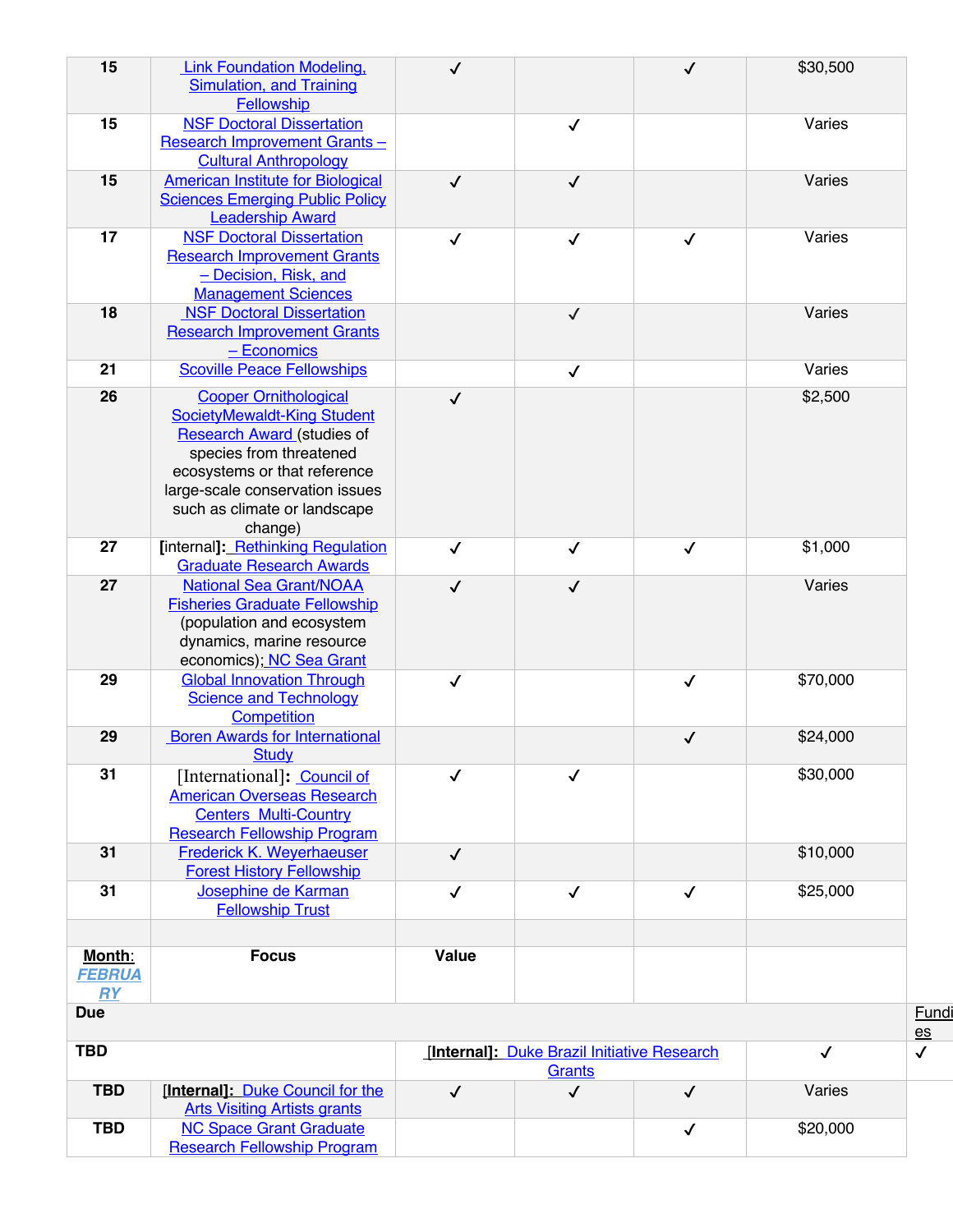| <b>TBD</b>              | <b>Link Foundation (PhD, ocean</b>                                       | $\checkmark$ |              | ✓            | \$29,000           |
|-------------------------|--------------------------------------------------------------------------|--------------|--------------|--------------|--------------------|
|                         | engineering/instrumentation)                                             |              |              |              |                    |
| 1                       | <b>Lewis and Clark Fund for</b>                                          | $\checkmark$ | ✓            | $\checkmark$ | Varies             |
|                         | <b>Exploration and Field Research;</b>                                   |              |              |              |                    |
|                         | letters of support due Jan 30                                            |              |              |              |                    |
| $\mathbf{1}$            | <b>Steven Berkeley Marine</b><br><b>Conservation Fellowship</b>          | $\checkmark$ |              |              | \$10,000           |
| 1                       | <b>Higher Education Research</b>                                         | $\checkmark$ |              | $\checkmark$ | \$650/week stipend |
|                         | <b>Experiences at Oak Ridge</b>                                          |              |              |              |                    |
|                         | <b>National Labs: summer term</b>                                        |              |              |              |                    |
| $\mathbf{1}$            | <b>Wilson Ornithological Society</b><br><b>Research Grants</b>           | $\checkmark$ |              |              | Varies             |
| 1                       | <b>NETL Methane Hydrates</b>                                             |              |              | $\checkmark$ | \$35,000           |
|                         | Program                                                                  |              |              |              |                    |
| $\mathbf{1}$            | <b>Harry Frank Guggenheim</b>                                            |              | $\checkmark$ |              | \$25,000           |
|                         | <b>Foundation Dissertation Writeup</b>                                   |              |              |              |                    |
|                         | <b>Fellowship</b> (for work exploring                                    |              |              |              |                    |
|                         | violence and aggression related                                          |              |              |              |                    |
|                         | to social change, intergroup                                             |              |              |              |                    |
|                         | conflict, war)                                                           |              |              |              |                    |
| 1                       | <b>Deep Carbon Observatory</b><br><b>Diversity Grants (traditionally</b> |              |              | $\checkmark$ | \$5,000            |
|                         | under-represented geoscientists)                                         |              |              |              |                    |
| $\mathbf{1}$            | <b>GSA Graduate Student</b>                                              |              |              | $\checkmark$ | Varies             |
|                         | <b>Research Grants</b>                                                   |              |              |              | ~1,820             |
| $\overline{\mathbf{4}}$ | Libbie H. Hyman Memorial                                                 | $\checkmark$ |              |              | Varies             |
|                         | <b>Scholarship for Research on</b>                                       |              |              |              |                    |
|                         | <b>Invertebrates at a Field</b>                                          |              |              |              |                    |
|                         | Station(for research                                                     |              |              |              |                    |
|                         | on INVERTEBRATES at a                                                    |              |              |              |                    |
|                         | marine, freshwater, or terrestrial                                       |              |              |              |                    |
|                         | field station)                                                           |              |              |              |                    |
| $\pmb{8}$               | [Internal]: Summer Foreign                                               | $\checkmark$ | $\checkmark$ | $\checkmark$ | Varies             |
|                         | anguage and Area Studies                                                 |              |              |              |                    |
|                         | <b>Fellowships</b>                                                       |              |              |              |                    |
| 13                      | <b>Tibor Polgar Fellowships (to</b>                                      | $\checkmark$ |              | ✓            | \$4,800            |
|                         | conduct research on the Hudson                                           |              |              |              |                    |
|                         | River)                                                                   |              |              |              |                    |
| 15                      | <b>North Pacific Research Board</b>                                      | $\checkmark$ | $\checkmark$ | $\checkmark$ | \$25,000           |
|                         | <b>Graduate Student Research</b><br><b>Awards</b>                        |              |              |              |                    |
| 15                      | <b>Smithsonian Institution Short-</b>                                    |              |              |              | \$1,000/month      |
|                         | <b>Term Fellowship Program</b>                                           | $\checkmark$ |              |              |                    |
| 15                      | <b>Fellowships in Geophysical Fluid</b>                                  |              |              |              | \$7,793            |
|                         | <b>Dynamics at Woods Hole</b>                                            |              |              | $\checkmark$ |                    |
|                         | Oceanographic Institution                                                |              |              |              |                    |
| 15                      | <b>American Museum of Natural</b>                                        | $\checkmark$ |              |              | Varies             |
|                         | <b>History Theodore Roosevelt</b>                                        |              |              |              |                    |
|                         | Memorial Grants (research on N.                                          |              |              |              |                    |
|                         | American fauna in any phase of                                           |              |              |              |                    |
|                         | wildlife conservation or natural                                         |              |              |              |                    |
|                         | history)                                                                 |              |              |              |                    |
| 15                      | <b>Link Foundation/Smithsonian 12-</b>                                   | $\checkmark$ |              |              | \$6,500            |
|                         | week graduate research                                                   |              |              |              |                    |
|                         | fellowships (at Smithsonian                                              |              |              |              |                    |
|                         | Marine Station)                                                          |              |              |              |                    |
| 15                      | [internal, international]: Duke                                          | $\checkmark$ | $\checkmark$ | $\checkmark$ | \$750-\$1,500      |
|                         | <b>Center for International and</b>                                      |              |              |              |                    |